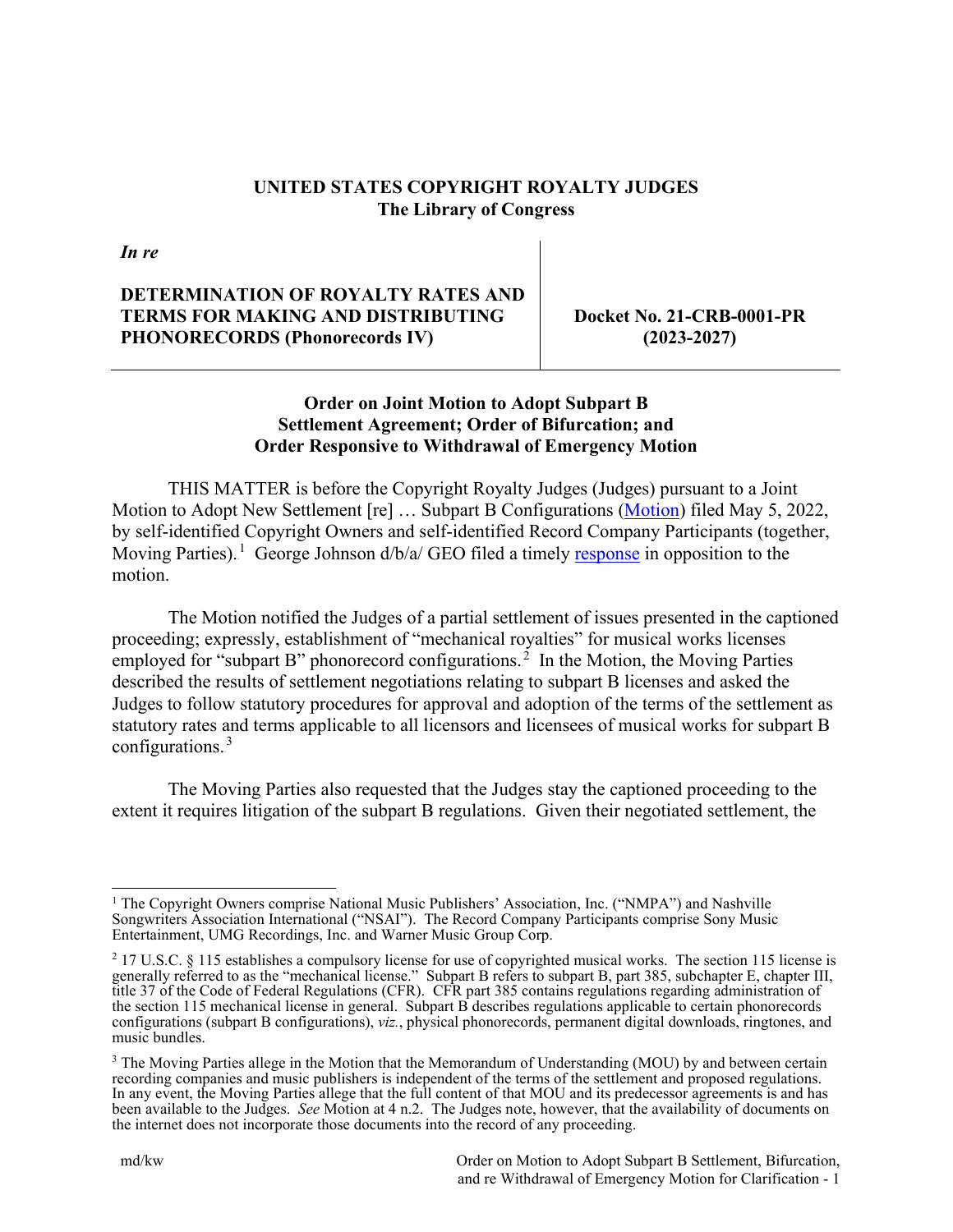Record Company Participants stated that they "do not expect to further participate" in the proceeding unless the Judges do not adopt the settlement as applicable industry-wide.<sup>4</sup>

In a filing contemporaneous with the Motion, the Joint Record Company Participants.<sup>5</sup> filed a "Withdrawal of Emergency Motion for Clarification and Request for Extension" (Withdrawal). GEO filed a response in opposition to the Withdrawal.<sup>6</sup> Based on the content of the underlying Joint Record Company Participants' Emergency Motion for Clarification and Request for Extension (Clarification Motion), the Judges referred to the Register of Copyrights (Register) a novel material question of substantive law, pursuant to 17 U.S.C. § 802(f)(1)(b). *See*  Referral of a Novel Material Question of Substantive Law, eCRB Unique Doc. No. 26557 (Apr. 28, 2022). The predicate Clarification Motion was not the sole reason for the Judges' referral to the Register, but it concerned the same subject matter. In the Withdrawal, the Joint Record Company Participants assert that, in view of the negotiated settlement relating to subpart B configurations, "it is no longer necessary for the Judges to address the matters raised in the [Clarification] Motion." Withdrawal at 1.

# **Subpart B Settlement**

In accordance with  $\S 801(b)(7)(A)$  of the Copyright Act, the Judges shall submit the settlement and proposed regulations for publication in the *Federal Register.* Parties in interest will have an opportunity to file comments responsive to the proposal. Participants in the proceeding that would be bound by the proposed settlement will have an opportunity to comment and object to adoption of the settlement.

### **Motion for Clarification and Referral**

Section  $802(f)(1)(B)$  of the Copyright Act requires the Judges to refer to the Register novel material questions of substantive law that relate to interpretation of copyright law provisions that are the subject of a proceeding before the Judges. *See* 17 U.S.C. §  $802(f)(1)(A)(ii)$ ,  $(f)(1)(B)(i)$ . The Judges referred to the Register a novel material question of substantive law arising in the captioned proceeding. The Judges do not instruct the Register regarding her statutory duties; the Judges shall, however, by copy of this Order, notify the Register of the status of the proceeding for her information and consideration.

### **Stay and Bifurcation**

In light of the statutory requirements for notice and opportunity for comment on any proposed royalty rate settlement and given the limited time remaining on the calendar in this proceeding, the Judges find it necessary to bifurcate this proceeding, separating consideration of royalty rates and terms for subpart B configurations from the record already developed with regard to royalty rates and terms applicable to music streaming services. After the close of the

<sup>4</sup> Expressly, the Record Company Participants announced that they "do not expect to further participate in the Proceeding except as to prosecution of the Settlement, or if the Settlement is not adopted industry-wide with respect to Subpart B Configurations, any other matters respecting the adoption of royalty rates and terms for Subpart B Configurations." Motion at 2.

<sup>5</sup> The Joint Record Company Participants are identical to the Record Company Participants in the Motion.

<sup>6</sup> The Joint Record Companies' Withdrawal is not a form of motion; it requires no response.